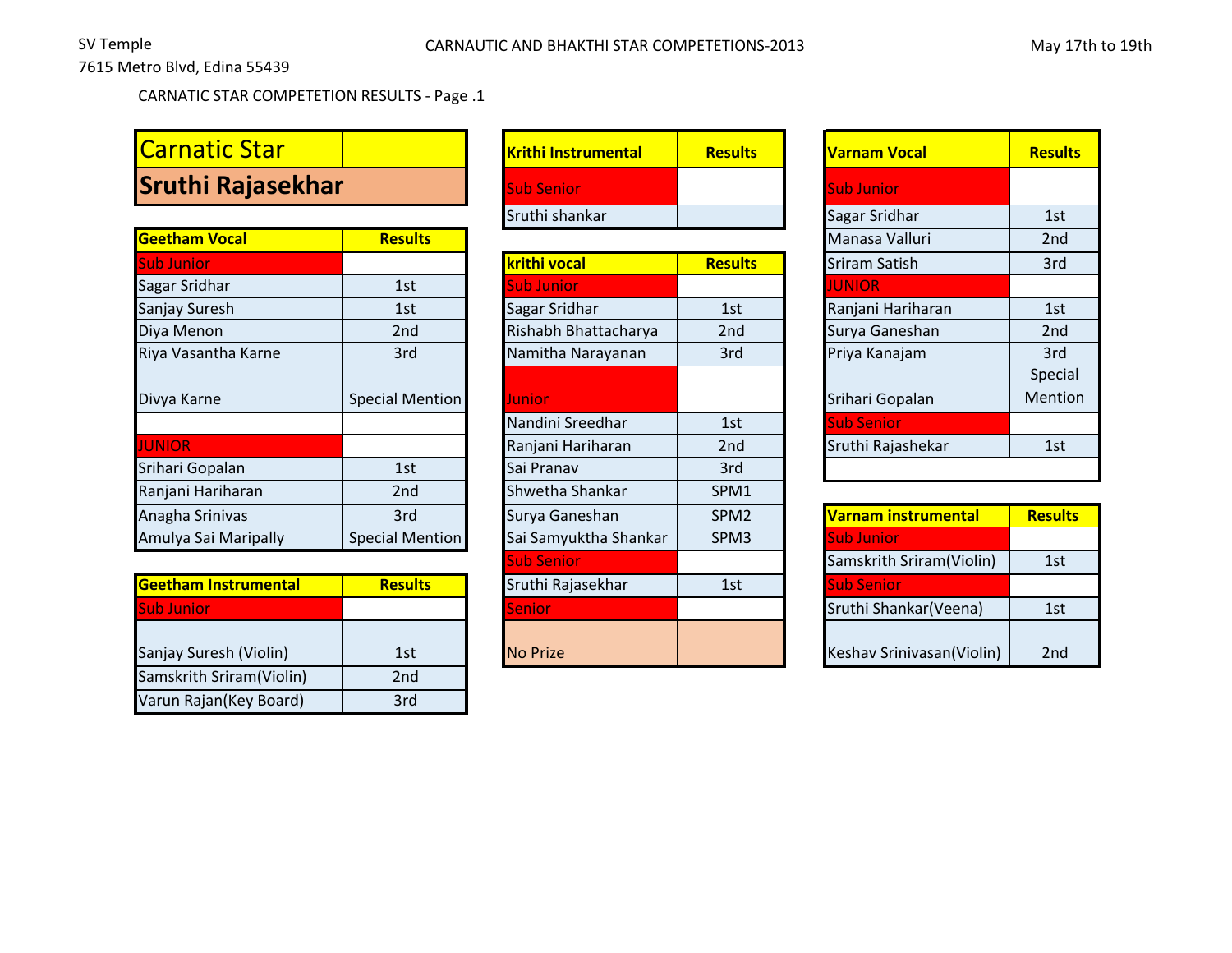## CARNATIC STAR COMPETETION RESULTS - Page .2

| <b>Multimedia</b>                     | <b>Resutls</b>           | <b>Percussion</b>  |
|---------------------------------------|--------------------------|--------------------|
| <b>Sub Junior</b>                     |                          | <b>Sub Junior</b>  |
| Samskrith Sriram                      | 1st                      | Varun Raja         |
| Varun Rajan                           | 2nd                      | Rishabh Bh         |
| Sudhanva Masti                        | 2 <sub>nd</sub>          |                    |
| Junior                                |                          | Junior             |
| Vishal Sivamani                       | 1st                      | Surya Gane         |
| Priya Kanajam                         | 2 <sub>nd</sub>          | Aditya Ach         |
| Saisamyuktha Shankar                  | 3rd                      | Ashwin Mu          |
| Likhitha Gangireddy<br>Swetha shankar | SPM1<br>SPM <sub>2</sub> | <b>Divine Clas</b> |
| <b>Sub Senior</b>                     |                          | <b>Sub Junior</b>  |
| Shreya Shankar                        | 1st                      | Sudhanva l         |
| Sruthi Shankar                        | 2 <sub>nd</sub>          | Samskrit Sł        |
| Senior                                |                          | <b>Juniors</b>     |
| Revathy Rajaraman                     | 1st                      | Surya Gane         |
| Lakshmi Subramanian                   | 2 <sub>nd</sub>          | Likitha Gan        |
|                                       |                          | Priya Kanaj        |

| <b>Manodharma Sangeeth Results</b> |     | <b>Sub Senior</b>  |
|------------------------------------|-----|--------------------|
| <b>Sub Senior</b>                  |     | Shruthi Rajashekar |
| Sruthi Rajasekhar                  | 1st | <b>Senior</b>      |

| <b>Multimedia</b>    | <b>Resutis</b>  | <b>Percussion Basic</b>          | <b>Result</b>   |
|----------------------|-----------------|----------------------------------|-----------------|
| <b>Sub Junior</b>    |                 | <b>Sub Junior</b>                |                 |
| Samskrith Sriram     | 1st             | Varun Rajan(Mridangam)           | 1st             |
| Varun Rajan          | 2 <sub>nd</sub> | Rishabh Bhattarcharya(Mridangam) | 2 <sub>nd</sub> |
| Sudhanva Masti       | 2nd             |                                  |                 |
| Junior.              |                 | Junior                           |                 |
| Vishal Sivamani      | 1st             | Surya Ganeshan (Konnakol)        | 1st             |
| Priya Kanajam        | 2 <sub>nd</sub> | Aditya Acharya (Mridangam)       | 1st             |
| Saisamyuktha Shankar | 3rd             | Ashwin Murali (Mrdangam)         | 2 <sub>nd</sub> |
|                      |                 |                                  |                 |

| SPM <sub>2</sub>                             | <b>Divine Classics/Thukada</b> | <b>Results</b>  |
|----------------------------------------------|--------------------------------|-----------------|
|                                              | <b>Sub Junior</b>              |                 |
| 1st                                          | Sudhanva Masti                 | 1st             |
| 2 <sub>nd</sub>                              | Samskrit Shriram               | 2 <sub>nd</sub> |
|                                              | <b>Juniors</b>                 |                 |
| 1st                                          | Surya Ganesan                  | 1st             |
| 2nd                                          | Likitha Gangireddy             | 2 <sub>nd</sub> |
|                                              | Priya Kanajam                  | 3rd             |
| <b>Manodharma Sangeeth</b><br><b>Results</b> | <b>Sub Senior</b>              |                 |
|                                              |                                | 1st and special |
|                                              | Shruthi Rajashekar             | mention         |
| 1st                                          | <b>Senior</b>                  |                 |
|                                              | <b>No Prizes</b>               |                 |
|                                              |                                |                 |